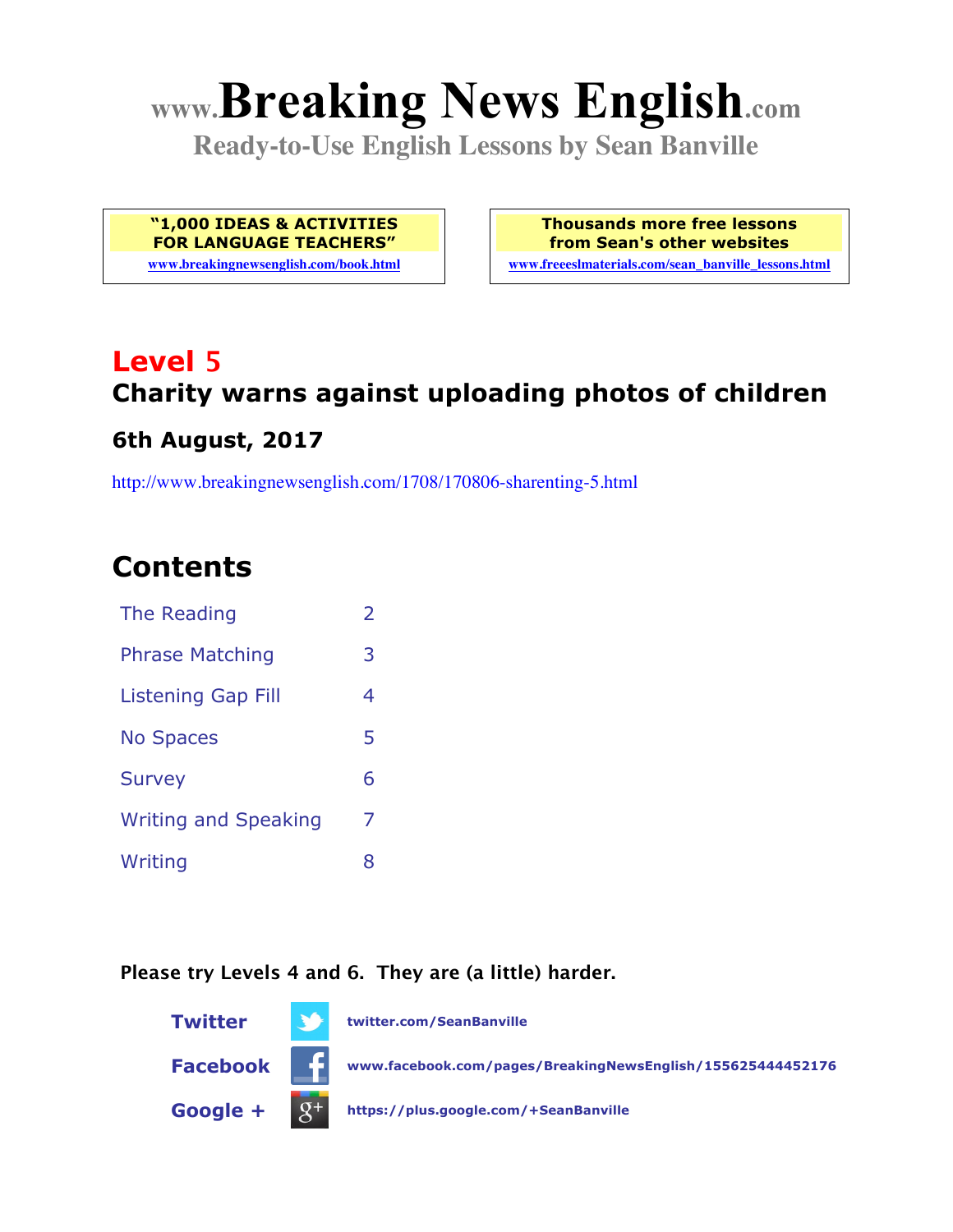### **THE READING**

From http://www.breakingnewsenglish.com/1708/170806-sharenting-5.html

A child protection charity is advising parents to ask their children for permission before uploading images of them on social media. A communications watchdog in the UK said parents are divided on whether it is right to put photos of their children online. Parents uploading images of their kids is called "sharenting" – a mixture of the words "share" and "parenting". The biggest reason for parents not sharing their kids' photos is to protect the privacy of under-18s. The charity said every uploaded photo of a child creates a digital footprint, "which can follow them into adult life."

The website theatlantic.com reported that sharenting is common in the USA. It said: "The vast majority of 2-yearolds…already have an online presence. More than 80 per cent of babies younger than that are already on social media." There is a conflict between a parent's pride in their children and their wish to share photos of them, and the dangers of sharing photos of kids. Parents often include personal information about their children. This could put kids at risk of identity theft. There is also the danger of parents publishing real-time information about where their children are.

Sources: http://www.**birminghammail.co.uk**/whats-on/family-kids-news/parents-told-ask-childspermission-13426198 https://www**.theguardian.com**/uk-news/2017/aug/03/the-sharenting-divide-half-uk-parents-donot-post-childrens-pictures https://www.**theatlantic.com**/technology/archive/2016/10/babies-everywhere/502757/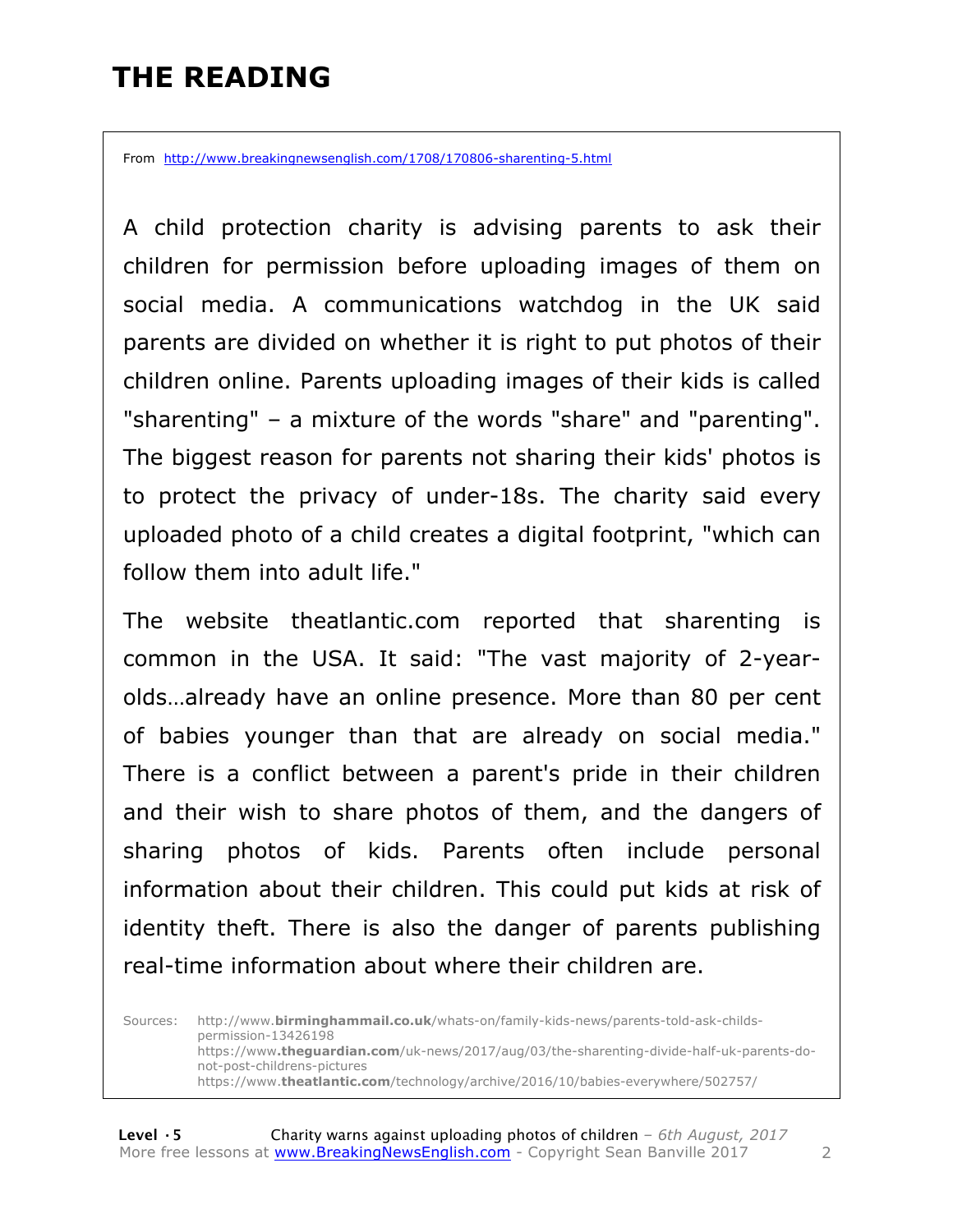### **PHRASE MATCHING**

From http://www.breakingnewsenglish.com/1708/170806-sharenting-5.html

#### **PARAGRAPH ONE:**

- 1. A child
- 2. ask their children
- 3. parents are divided on whether
- 4. a mixture of the words "share"
- 5. protect the privacy
- 6. every uploaded
- 7. a digital
- 8. follow them into

#### **PARAGRAPH TWO:**

- 1. sharenting is common
- 2. The vast
- 3. have an online
- 4. already on
- 5. a parent's
- 6. the dangers of sharing
- 7. This could put kids at risk of
- 8. real-
- a. it is right
- b. adult life
- c. of under-18s
- d. photo of a child
- e. footprint
- f. for permission
- g. protection charity
- h. and "parenting"

- a. identity theft
- b. time information
- c. photos of kids
- d. presence
- e. in the USA
- f. pride
- g. social media
- h. majority of 2-year-olds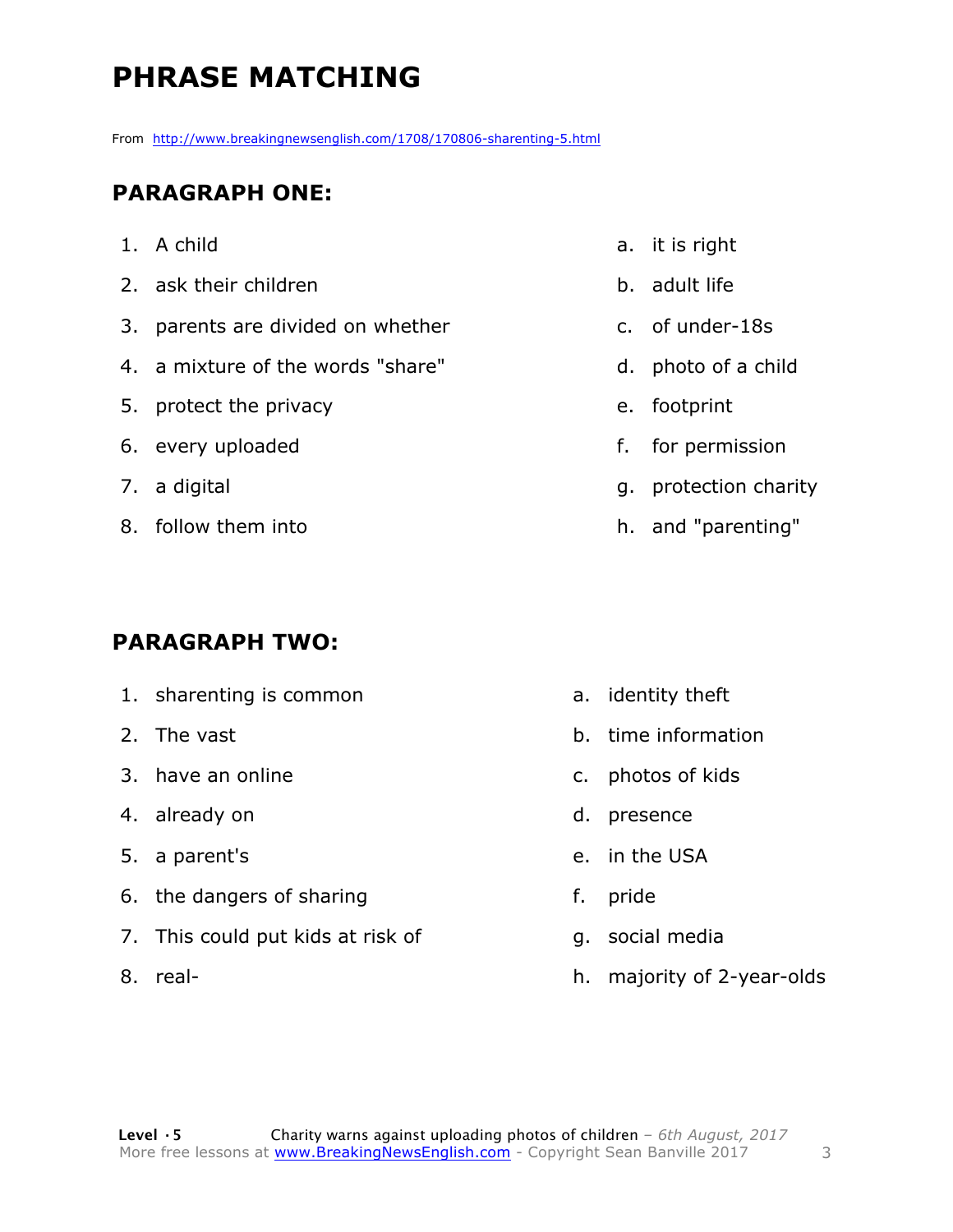### **LISTEN AND FILL IN THE GAPS**

From http://www.breakingnewsenglish.com/1708/170806-sharenting-5.html

A child protection charity is advising (1) The state of their children for permission before uploading (2) on social media. A communications watchdog in the UK said (3) **\_\_\_\_\_\_** on whether it is right to put photos of their children online. Parents uploading images of their kids is called "sharenting"  $-$  (4) \_\_\_\_\_\_\_\_\_\_\_\_\_\_\_\_\_\_\_\_\_\_\_\_\_\_ the words "share" and "parenting". The biggest reason for parents not sharing their kids' (5) \_\_\_\_\_\_\_\_\_\_\_\_\_\_\_\_\_\_\_\_\_\_\_\_\_ protect the privacy of under-18s. The charity said every uploaded photo of a child creates a digital footprint, "which can follow (6) \_\_\_\_\_\_\_\_\_\_\_\_\_\_\_\_\_\_\_ life."

The website theatlantic.com reported that sharenting (7) \_\_\_\_\_\_\_\_\_\_\_\_\_\_\_\_\_\_\_ the USA. It said: "The vast majority of 2-yearolds...already (8) **by the sensence.** More than 80 per cent of babies younger than that (9) \_\_\_\_\_\_\_\_\_\_\_\_\_\_\_\_\_\_\_ social media." There is a conflict between a parent's pride in their children and their wish to share (10) \_\_\_\_\_\_\_\_\_\_\_\_\_\_\_\_\_\_\_, and the dangers of sharing photos of kids. Parents (11) \_\_\_\_\_\_\_\_\_\_\_\_\_\_\_\_\_\_\_\_\_\_\_\_ personal information about their children. This could put kids at risk of identity theft. There is also (12) \_\_\_\_\_\_\_\_\_\_\_\_\_\_\_\_\_\_\_ parents publishing real-time information about where their children are.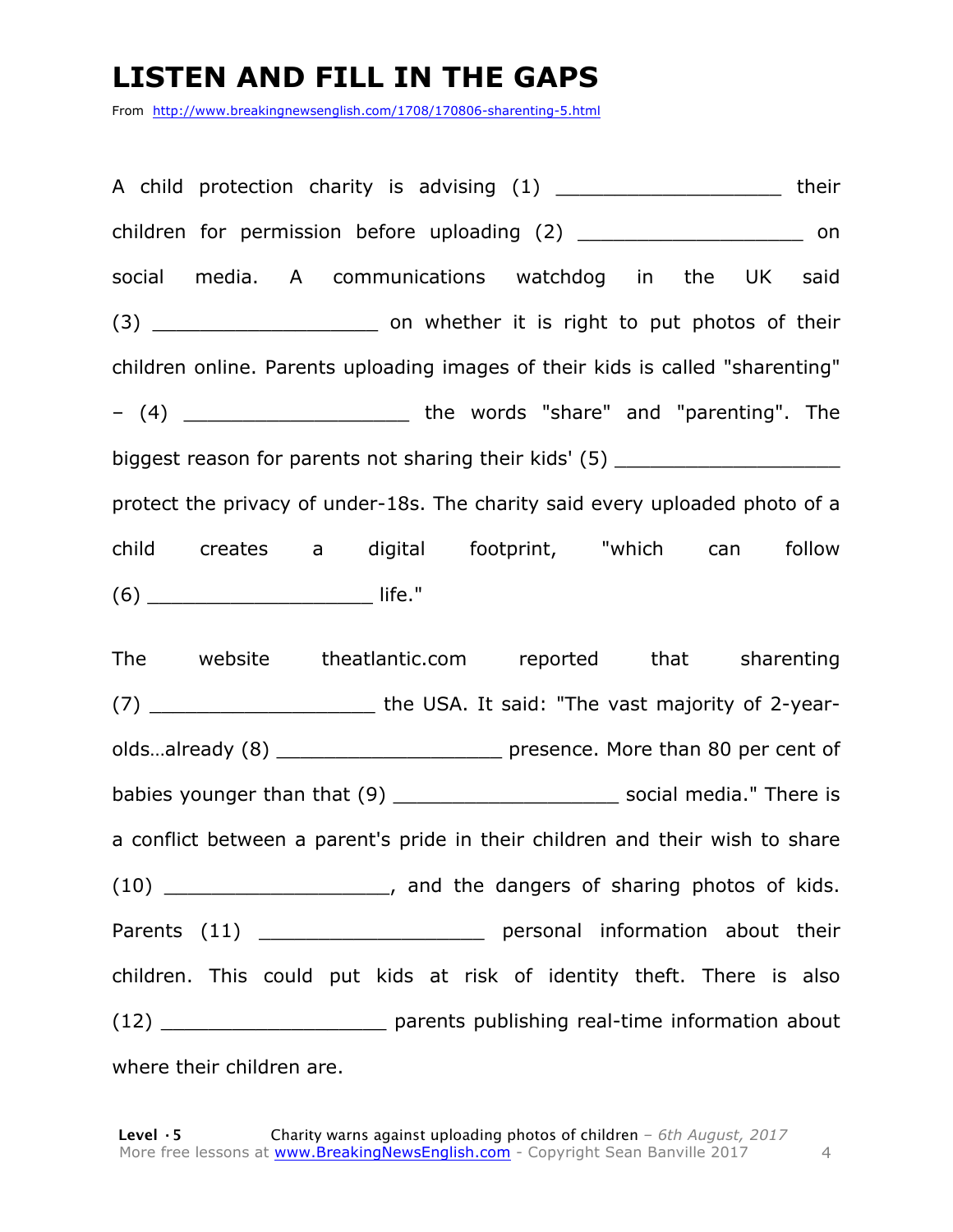### **PUT A SLASH ( / )WHERE THE SPACES ARE**

From http://www.breakingnewsenglish.com/1708/170806-sharenting-5.html

Achildprotectioncharityisadvisingparentstoasktheirchildrenforperm issionbeforeuploadingimagesofthemonsocialmedia.Acommunicatio nswatchdogintheUKsaidparentsaredividedonwhetheritisrighttoputp hotosoftheirchildrenonline.Parentsuploadingimagesoftheirkidsiscall ed"sharenting"–amixtureofthewords"share"and"parenting".Thebi ggestreasonforparentsnotsharingtheirkids'photosistoprotectthepri vacyofunder-18s.Thecharitysaideveryuploadedphotoofachildcreat esadigitalfootprint,"whichcanfollowthemintoadultlife."Thewebsitet heatlantic.comreportedthatsharentingiscommonintheUSA.Itsaid:" Thevastmajorityof2-year-olds…alreadyhaveanonlinepresence.Mo rethan80percentofbabiesyoungerthanthatarealreadyonsocialmedia ."Thereisaconflictbetweenaparent'sprideintheirchildrenandtheirwis htosharephotosofthem,andthedangersofsharingphotosofkids.Pare ntsoftenincludepersonalinformationabouttheirchildren.Thiscouldpu tkidsatriskofidentitytheft.Thereisalsothedangerofparentspublishing real-timeinformationaboutwheretheirchildrenare.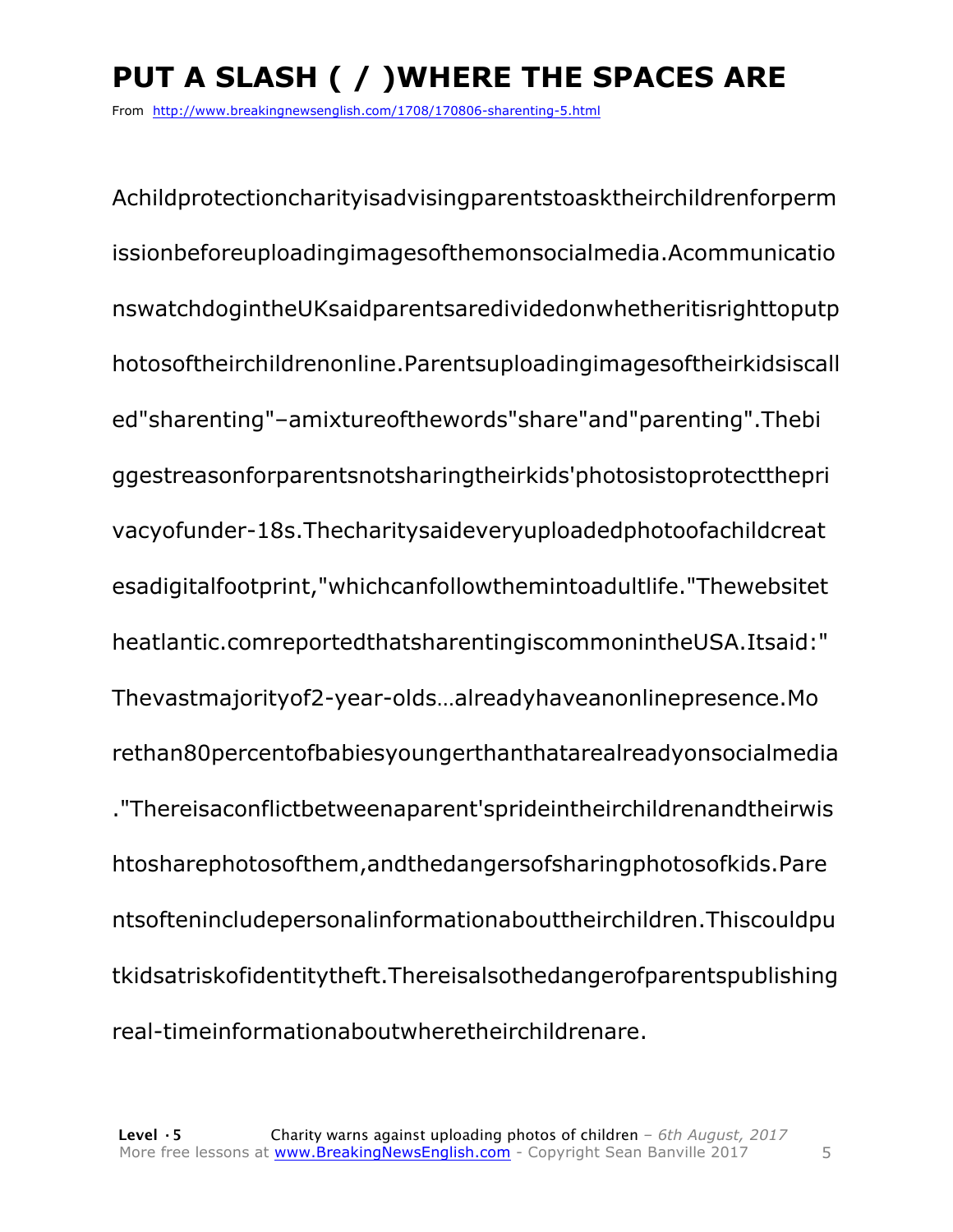### **SOCIAL MEDIA SURVEY**

From http://www.breakingnewsenglish.com/1708/170806-sharenting-4.html

Write five GOOD questions about social media in the table. Do this in pairs. Each student must write the questions on his / her own paper.

When you have finished, interview other students. Write down their answers.

|      | STUDENT 1 | STUDENT 2 | STUDENT 3 |
|------|-----------|-----------|-----------|
| Q.1. |           |           |           |
| Q.2. |           |           |           |
| Q.3. |           |           |           |
| Q.4. |           |           |           |
| Q.5. |           |           |           |

- Now return to your original partner and share and talk about what you found out. Change partners often.
- Make mini-presentations to other groups on your findings.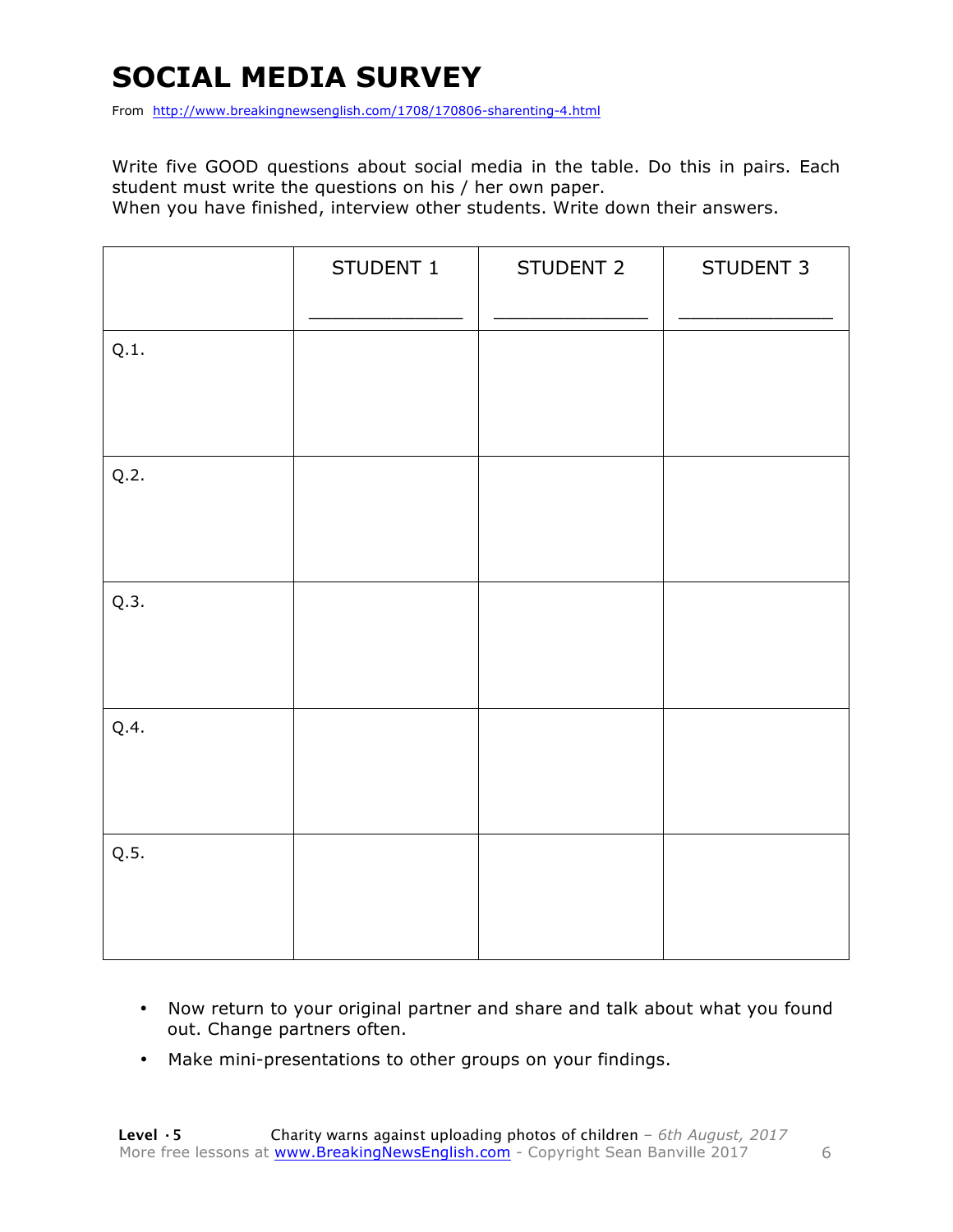### **WRITE QUESTIONS & ASK YOUR PARTNER(S)**

Student A: Do not show these to your speaking partner(s).

| a) |  |  |
|----|--|--|
| b) |  |  |
| c) |  |  |
| d) |  |  |
| e) |  |  |
| f) |  |  |
|    |  |  |

*Charity warns against uploading photos of children – 6th August, 2017* More free lessons at www.BreakingNewsEnglish.com

### **WRITE QUESTIONS & ASK YOUR PARTNER(S)**

-----------------------------------------------------------------------------

Student B: Do not show these to your speaking partner(s).

| a) |  |  |  |
|----|--|--|--|
| b) |  |  |  |
| c) |  |  |  |
| d) |  |  |  |
| e) |  |  |  |
| f) |  |  |  |
|    |  |  |  |